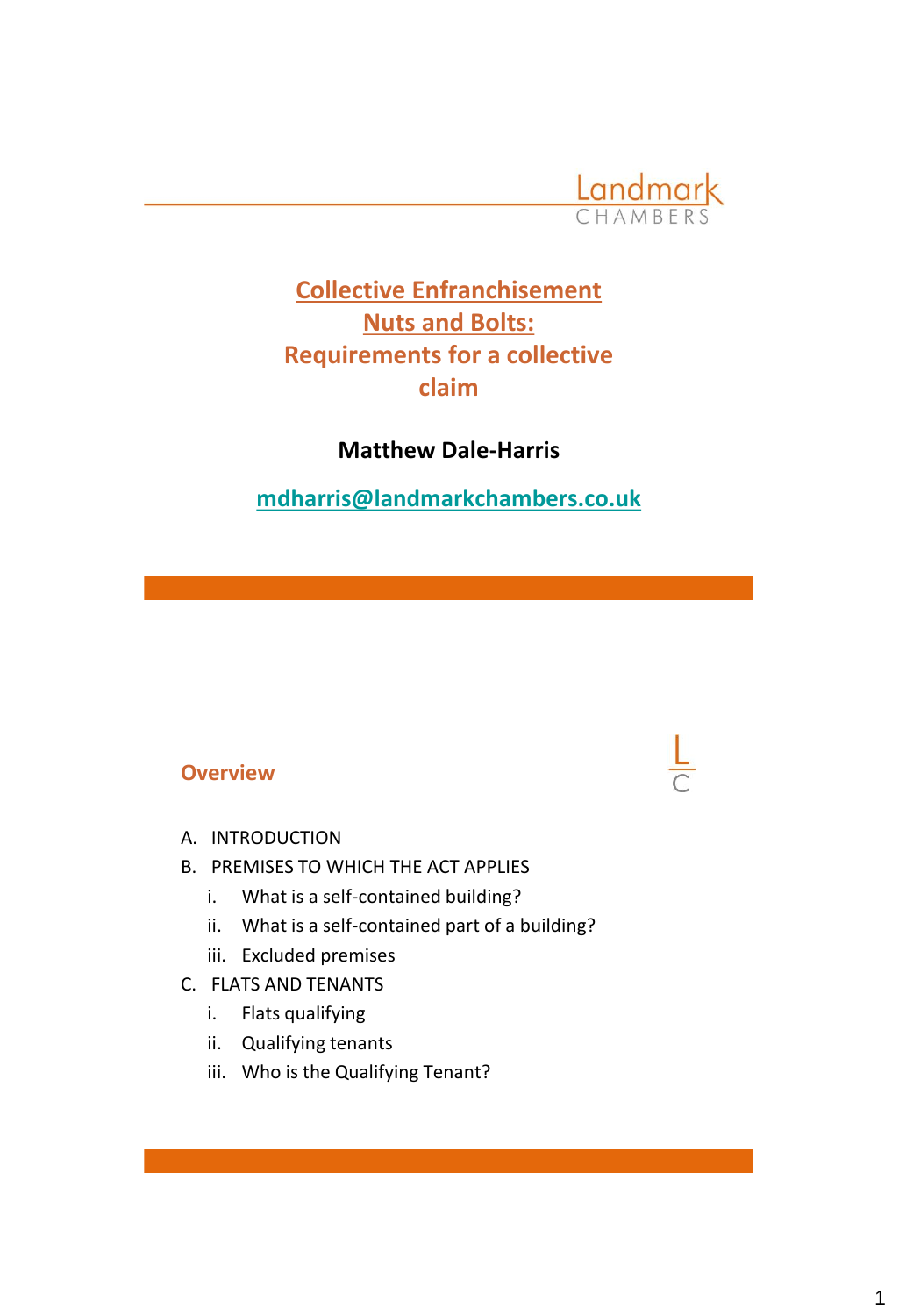#### **A: INTRODUCTION**

- the qualifying test (s.3(1))
	- 1. A self-contained building or part of a building
	- 2. Two or more flats helds by QTs
	- 3. Total number of flats held by QTs is not less that twothirds of the total :

 $\frac{L}{C}$ 

• eg. if 10 flats; 7 must be held by QTs.

#### **Initial thought**

- Tenants may have a choice about the extent of the premises which they seek to enfranchise
- This needs to be sorted before issuing the initial notice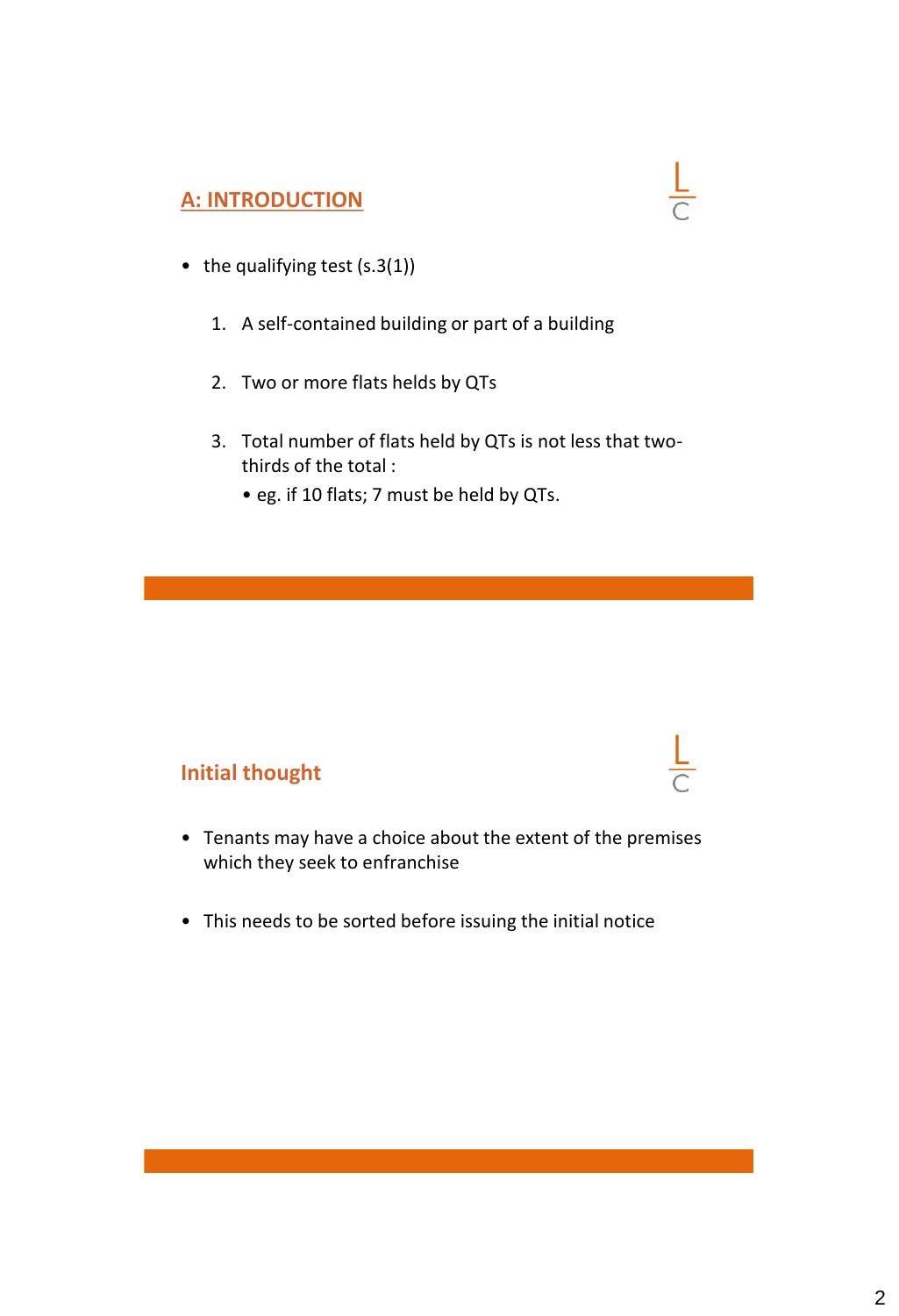#### **B: PREMISES TO WHICH THE ACT APPLIES**

- "*A self-contained building or part of a building*"
- Self-contained building
	- is *"*a*"* building, i.e. cannot use a single claim to acquire multiple buildings
	- is "structurally detached"

#### **B(i) Self-contained part of a building**

- "Structurally detached" can cause difficulties
	- Same structure may be regarded as both a single building or several (Malekshad v Howard de Walden [2003] 1 A.C. 1013)
	- See RTM cases:
		- No.1 Deansgate (Residential) Ltd v No. 1 Deansgate RTM Co Ltd [2013] UKUT 580 (LC)
		- Albion Residential v Albion Riverside RTM Co Ltd [2014] UKUT 6 (LC).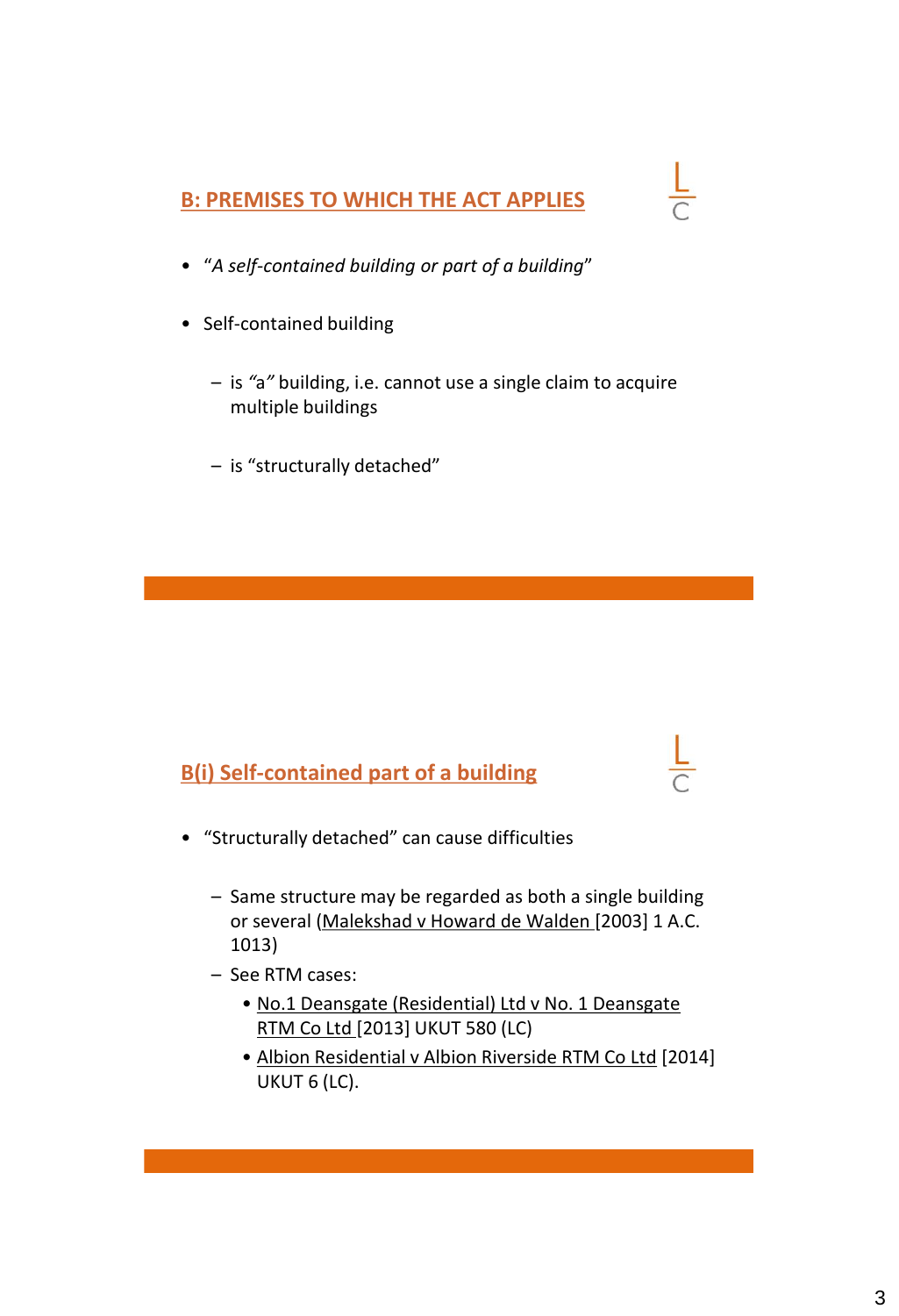## **No.1 Deansgate**



 $\frac{L}{C}$ 



# **Decision**

- "Structurally detached does not mean "wholly detached"
- Attachment on the facts did not matter as was not structural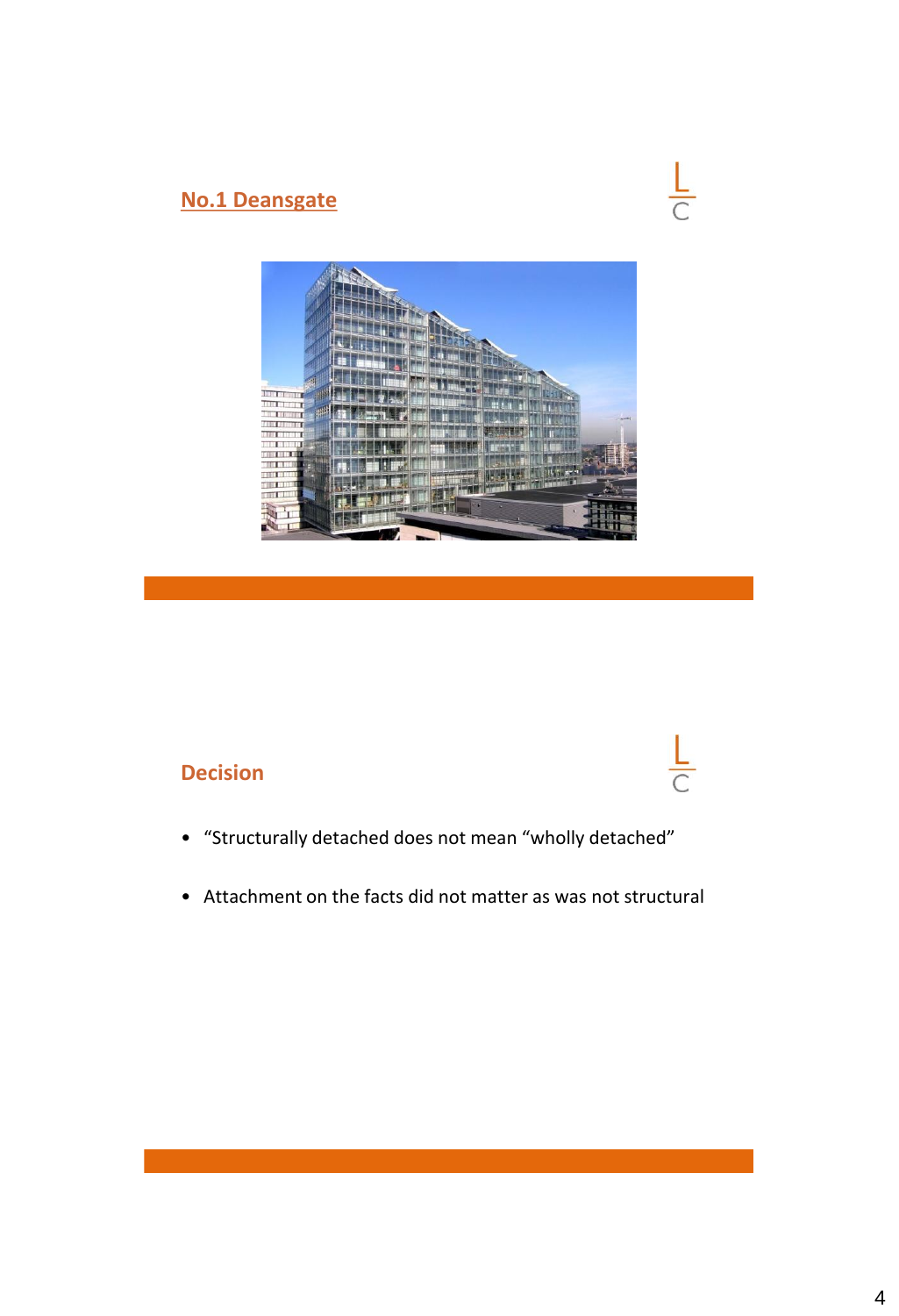## **Albion Riverside**

# $\frac{L}{C}$



#### **Decision**

- Tribunal rejected submission that building comprises only structure above ground level
- Structural detachment was a question of fact
- Here, the ground and basement floor slabs were major and integral components of the Building, car park, piazza and neighbouring block.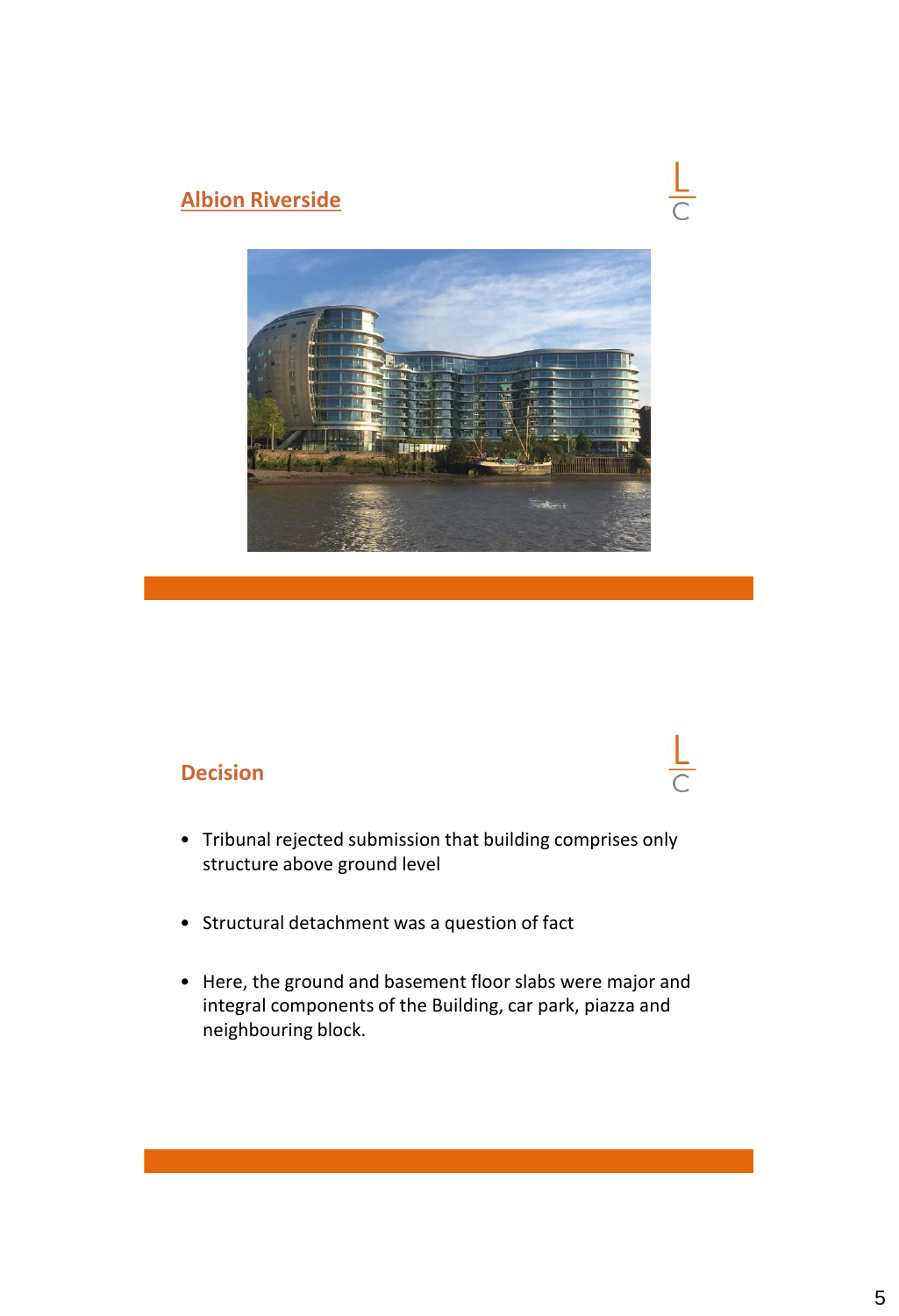#### **B(ii) Self-contained part of a building**



- 1. Vertical division: single plane of division from top to bottom (May give rise to a choice if building could be divided in different ways: Craftrule [2011] EWCA Civ 185)
- 2. Structure of building is such that the part could be redeveloped independently
- 3. Relevant services are or could be provided independently: Oakwood Court (Holland Park) v Daejan [2007] 1 EGLR 121

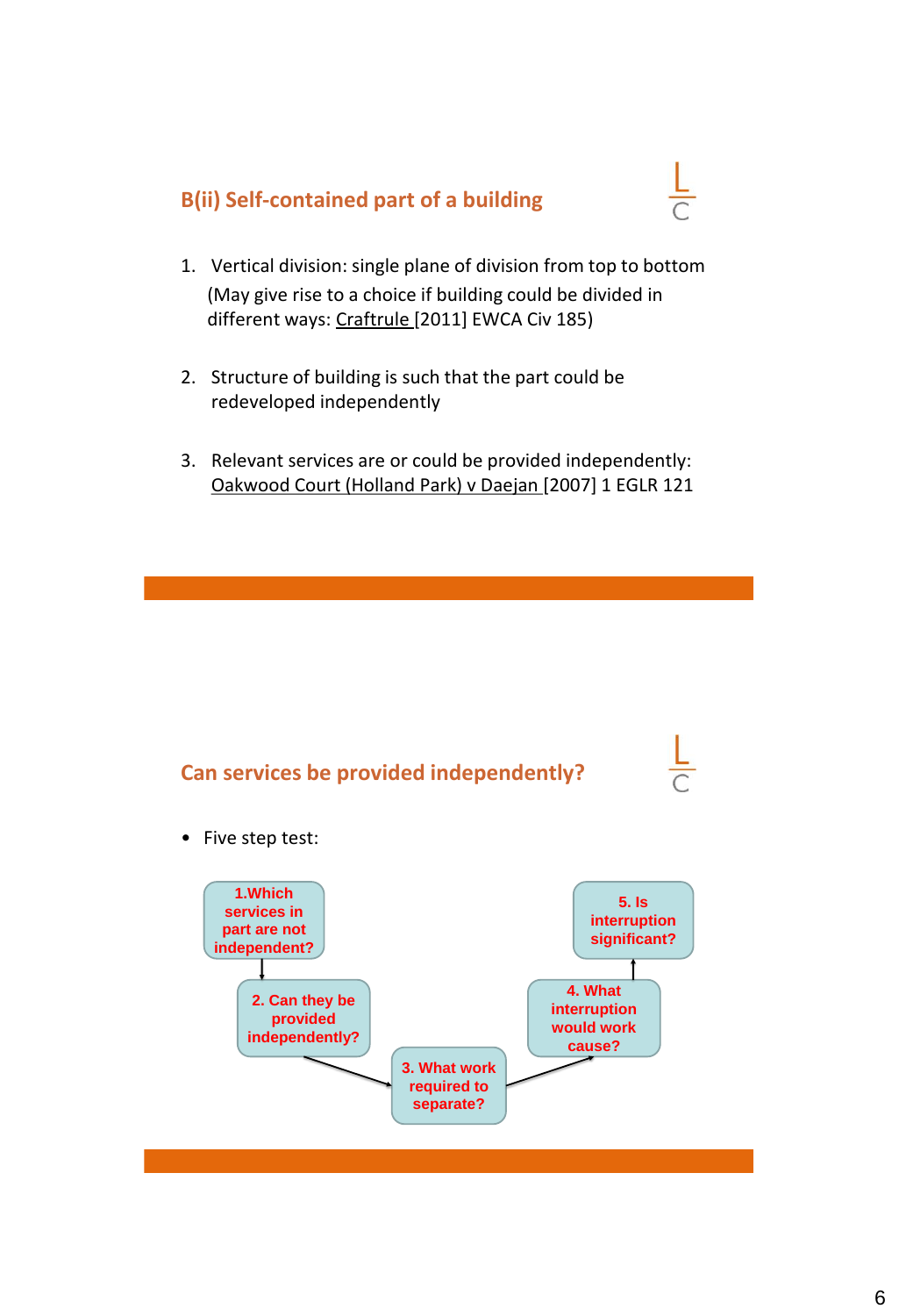# **St Stephens Mansions RTM Co Ltd v Fairhold NW Ltd [2014] UKUT 541**

- 2014 example
	- Two neighbouring locks. Expansion joint between them
	- Built separately and capable of independent redevelopment
	- However,
		- Single mains water supply/meter which went to a single pump house
		- Pipe then divided to two holding tanks, then sent pressurised water into single outflow which divided into two branches (for each block)

#### **Oakwood applied**

- 1. Water not presently supplied independently
- 2. Could be supplied independently but separate metering would not meet test. Service was "supply of water".
- 3. Installation of separate tanks pumps would allow separate supply.
- 4. Interruption would be relatively limited.
- 5. Was not significant.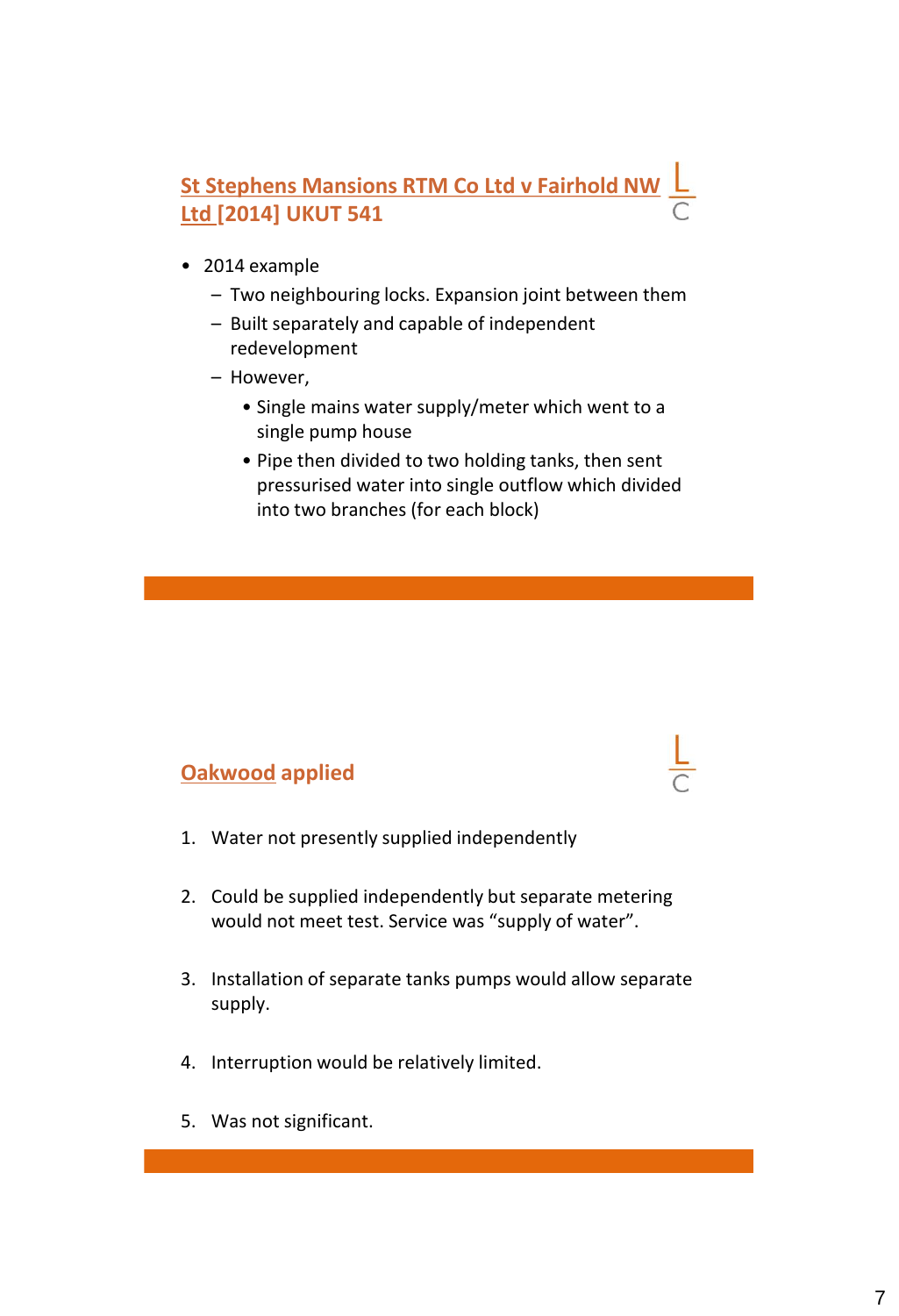## **B(iii) Excluded premises**

- Two exclusions:
- 1. Premises of which any part or parts which are neither:
	- Occupied or intended to be occupied for residential purposes; nor
	- Comprised in the common parts

exceeds 25% of the internal floor area of the premises (disregarding any area that is within common parts)

2. Resident Landlord

#### **Common parts (s.101(1)**

- Non-exhaustive definition
	- "in relation to a building or part of a building, includes the structure and exterior of that building or part and any common facilities within it"
- It is a test to be applied at the relevant date, not simply a matter of looking at the lease
- Not necessary to be common to all
- Not necessary to have access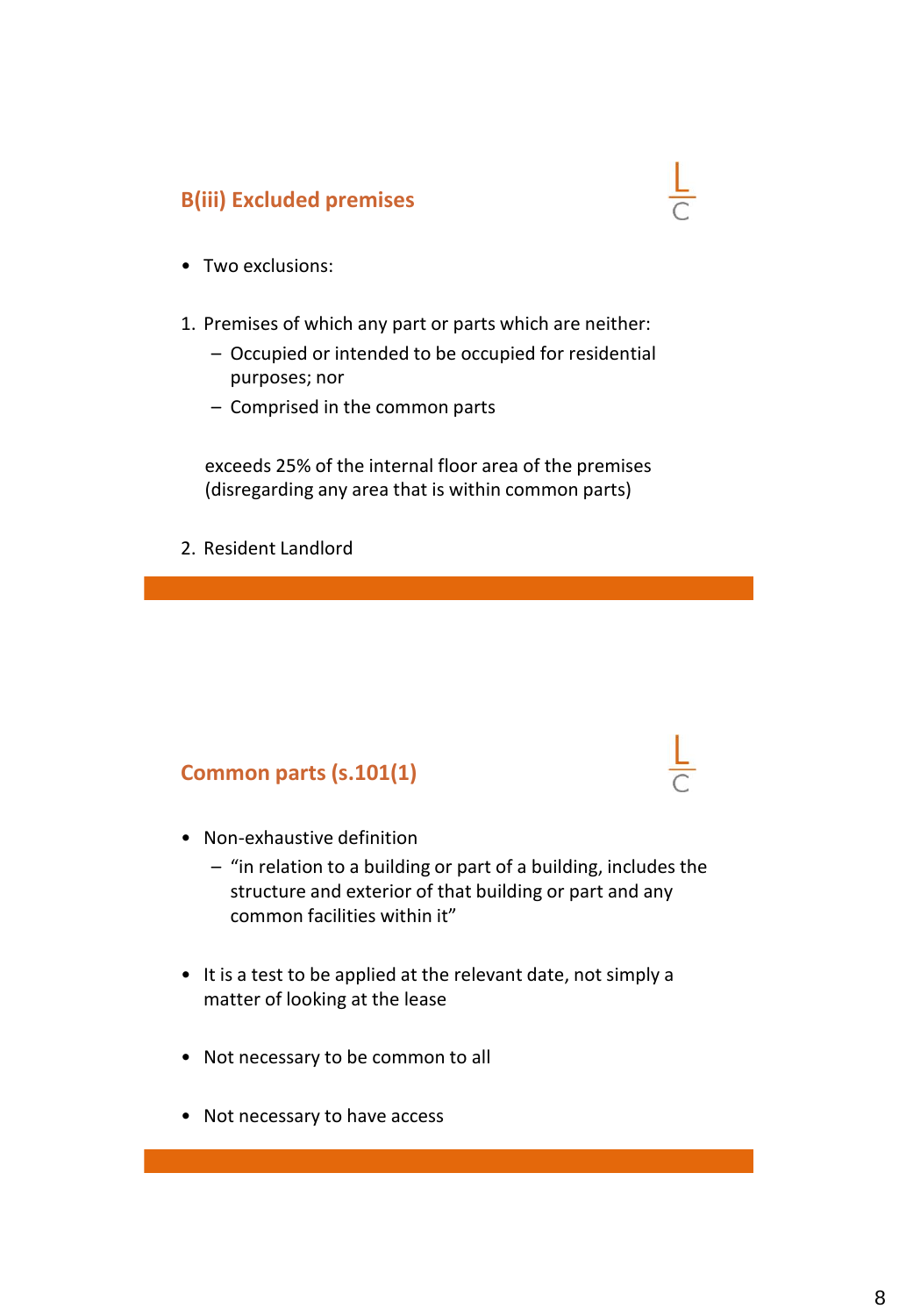#### **Some examples**

- Caretakers flat Yes
- Vacant parking spaces No
- Corridors leading only to commercial areas Yes

 $\frac{L}{C}$ 

- Boiler rooms etc Yes
- Parking space for managing agent No
- Unallocated storeroom No

#### **Resident Landlord**

- Building must not be a purpose built block of flats
- If LL has:
	- Owned FH since before conversion to two or more flats; and
	- He or adult member of family has occupied as only or principal home for previous 12 months

Then he will be a resident landlord.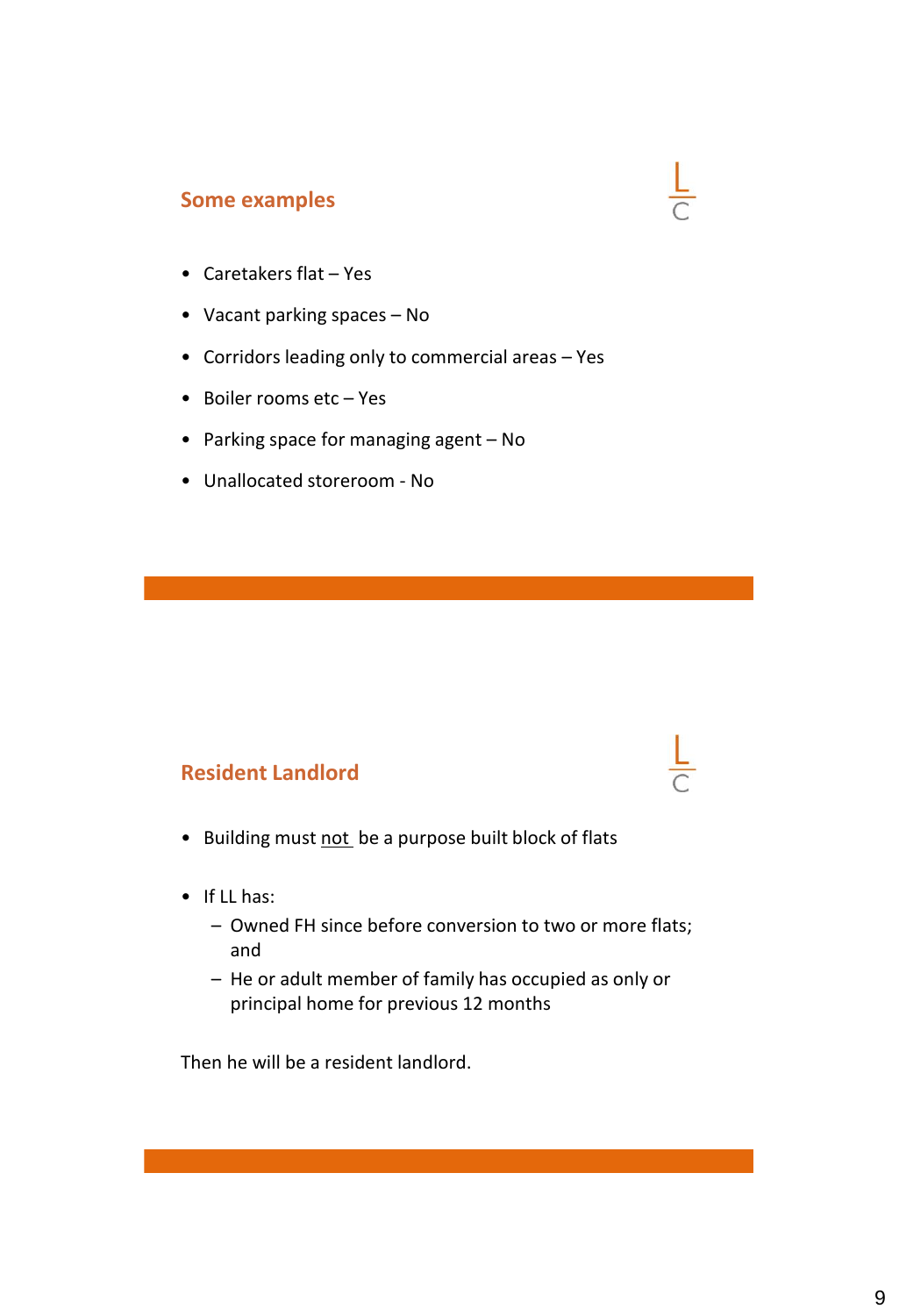#### **C: FLATS AND TENANTS**

- Limbs (2) and (3) of the qualifying test in s.3(1) [see earlier slide] require two calculations:
	- *"two or more flats"* held by Qualifying Tenants ("QTs")

 $\frac{L}{C}$ 

- Flats held by QTs are "*not less than two-thirds"* the total number of flats
- For both we need to understand and apply definitions of:
	- QTs
	- Flats

## **C(i) Flats**

#### s.101:

"a separate set of premises (whether or not on the same floor) -

- (a) which forms part of a building, and
- (b) which is constructed or adapted for use for the purposes of a dwelling, and

(c) either the whole or a material part of which lies above or below some other part of the building*"*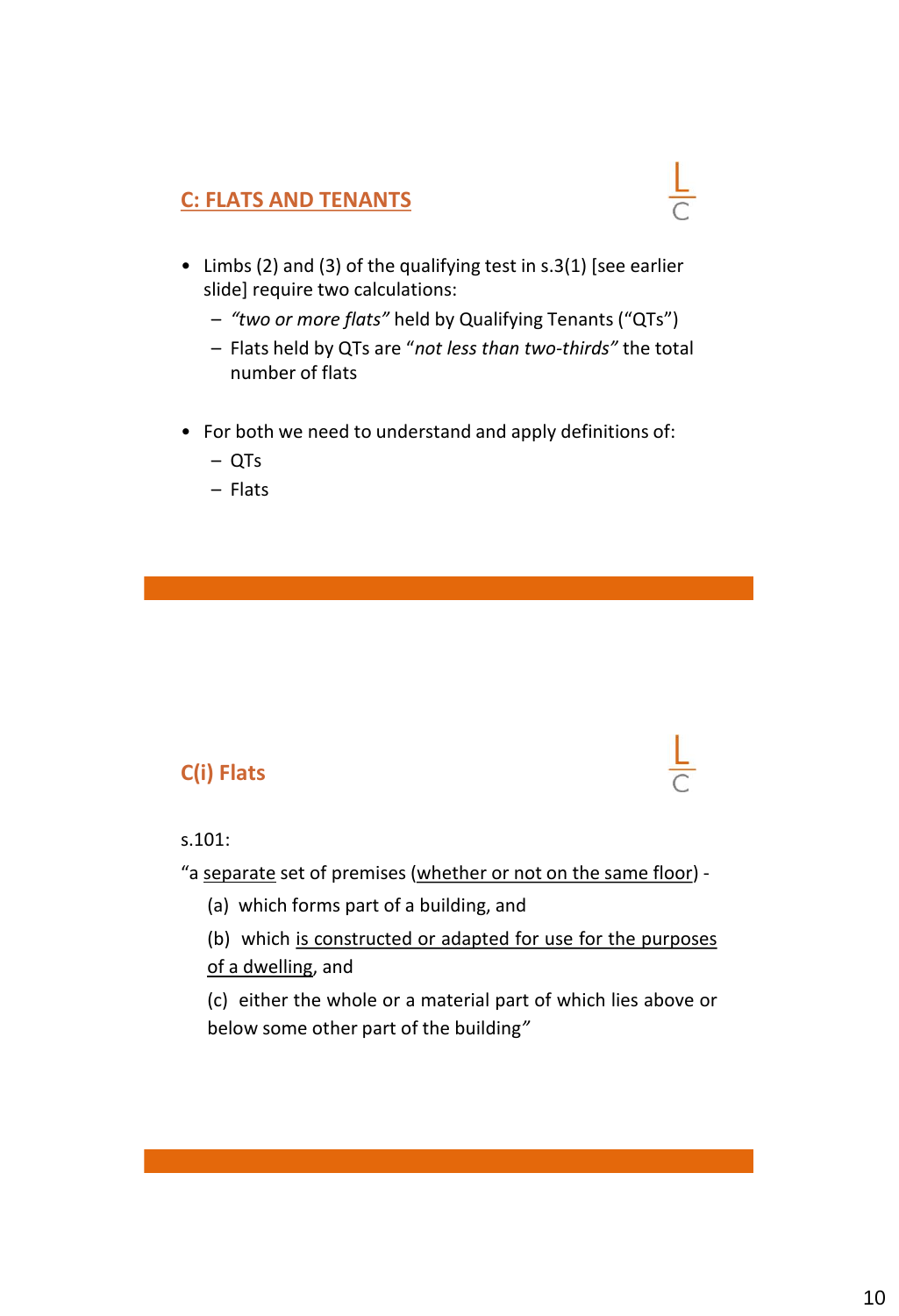#### **"Separate" premises**

- *Cadogan v McGirk* [1996] All ER 643.
- Nicholls LJ held that it "separate" was concerned with the physical layout of the premises.
- Did not need to be contiguous, question was one of fact and degree and would be largely a matter of impression: was the premises something that could be regarded as a single separate set?

# *"***Constructed or adapted for use for the purposes of a dwelling***"?*

- Farndale Court: collection of bedsits around shared kitchen facilities was a flat.
- Smith v Jafton: serviced apartments were being used as short term business lets, not flats. Intention since last adaptation had been to use them for short term rental rather than dwelling; although their physical features would have allowed long term residence.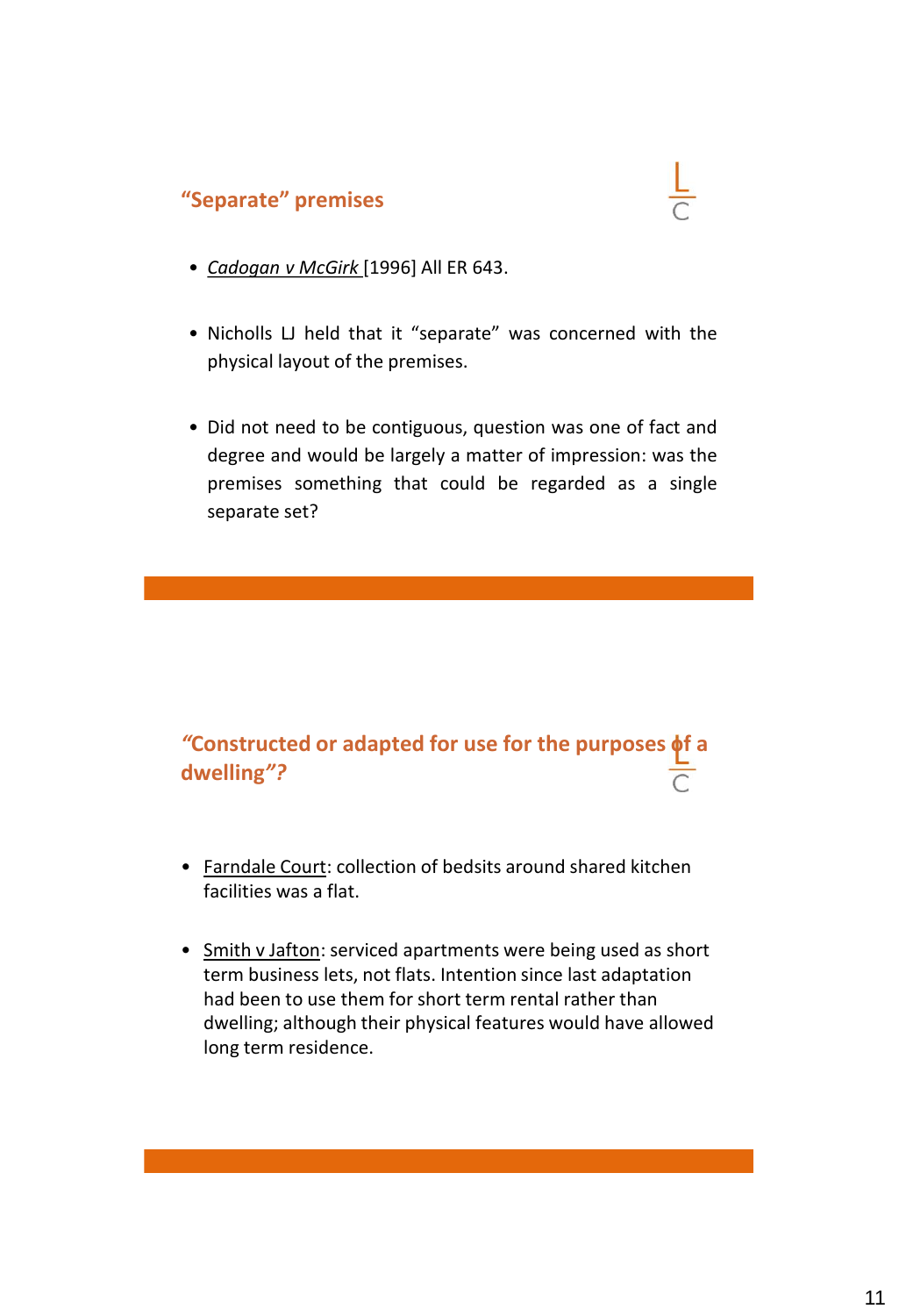#### **C(ii): QUALIFYING TENANTS**

- QT's are:
	- The tenant of a flat under a long lease: s.7.
	- Exceptions are:
		- Persons who would be multiple QTs
		- Business tenancies
		- Unlawful subleases
		- Charitable leases

#### **Who is the QT?**

- What is there are two long leases of a flat?
- A headlessee of the whole of the building may be a QT if there are directly held flats or a caretaker's flat: Howard de Walden v Aggio



• This may effect the thresholds: Crean [1998] 2 EGLR 96.